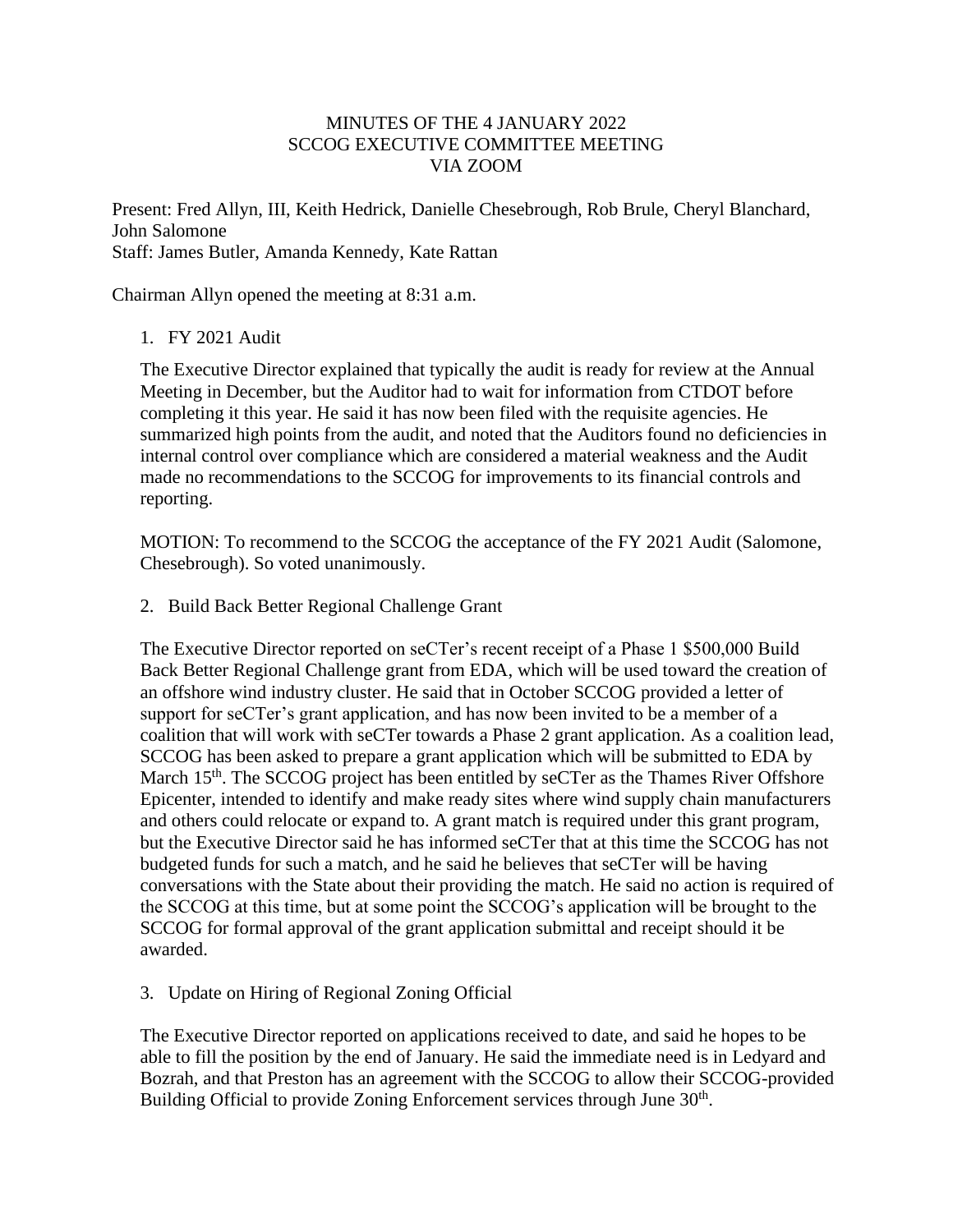4. Update on Funding for Hiring Regional Recovery Coordinator

The Executive Director briefed the Executive Committee on the number of municipalities (6) that have sent in their voluntary assessment payment; he said that others have approved or plan to approve this, but have not yet sent in the first payment. He said he hoped to have a conversation later this month with a potential candidate to fill this position, but would not hire someone full-time until such time as more SCCOG towns provided their voluntary assessment for this purpose.

5. Route 32 and Route 161 Corridor Study Updates

The Executive Director informed the Executive Committee that Fuss & O'Neill has been selected to prepare the Route 32 in New London corridor study and that Beta Group, Inc. has been selected to prepare the Route 161 study in East Lyme. Scoping meetings with the consultants and CTDOT have been scheduled for next week.

## 6. BRIC Grant Application for Multi-Jurisdictional Hazard Mitigation Plan Update

The Executive Director said that staff was still waiting to hear back from DEEP regarding the status of the SCCOG's application for FEMA funds to prepare the MJHMP update. He said that recently, he and Deputy Director Kennedy had a virtual meeting with David Murphy, who when he worked at Milone & MacBroom, had been the lead staff on the last two SCCOG MJHM Plans. Mr. Murphy now has his own consultant business, and was reaching out to SCCOG because he was working with the CT Institute for Climate Resilience and Adaptation (CIRCA) which is looking to expand its Resilient Connecticut efforts in the western part of the state. CIRCA intends to work directly with SCCOG, RiverCOG, and CRCOG towns to develop resilience and climate adaptation projects for the so-called "Project Pipeline" that the Governor's office has been contemplating. One option discussed was combining the Resilient Connecticut planning process with the hazard mitigation plan update as this would be efficient, make the plan and the Resilient Connecticut process that much stronger, and would help eliminate confusion and redundancies if the two efforts were conducted separately. The Executive Director noted Mr. Murphy's record working with the SCCOG and recommended that the Executive Committee consider waiving the SCCOG's consultant selection process to allow Mr. Murphy to be retained as sole source consultant without having to advertise the job, in light of the high quality of his previous work for the SCCOG, due to the fact that his engagement provides a unique opportunity to coordinate the conduct of the Connecticut Resilience work in the region with the update of the MJHM Plan, which in turn would be cost effective.

MOTION: To waive the SCCOG's consultant selection process to allow staff to negotiate a contract with Mr. David Murphy to prepare an update to the SCCOG's Multi-Jurisdictional Hazard Mitigation Plan and to include CIRCA's Connecticut Resilience work in this plan for the reasons provided by the Executive Director (Salomone, Hedrick). So voted unanimously.